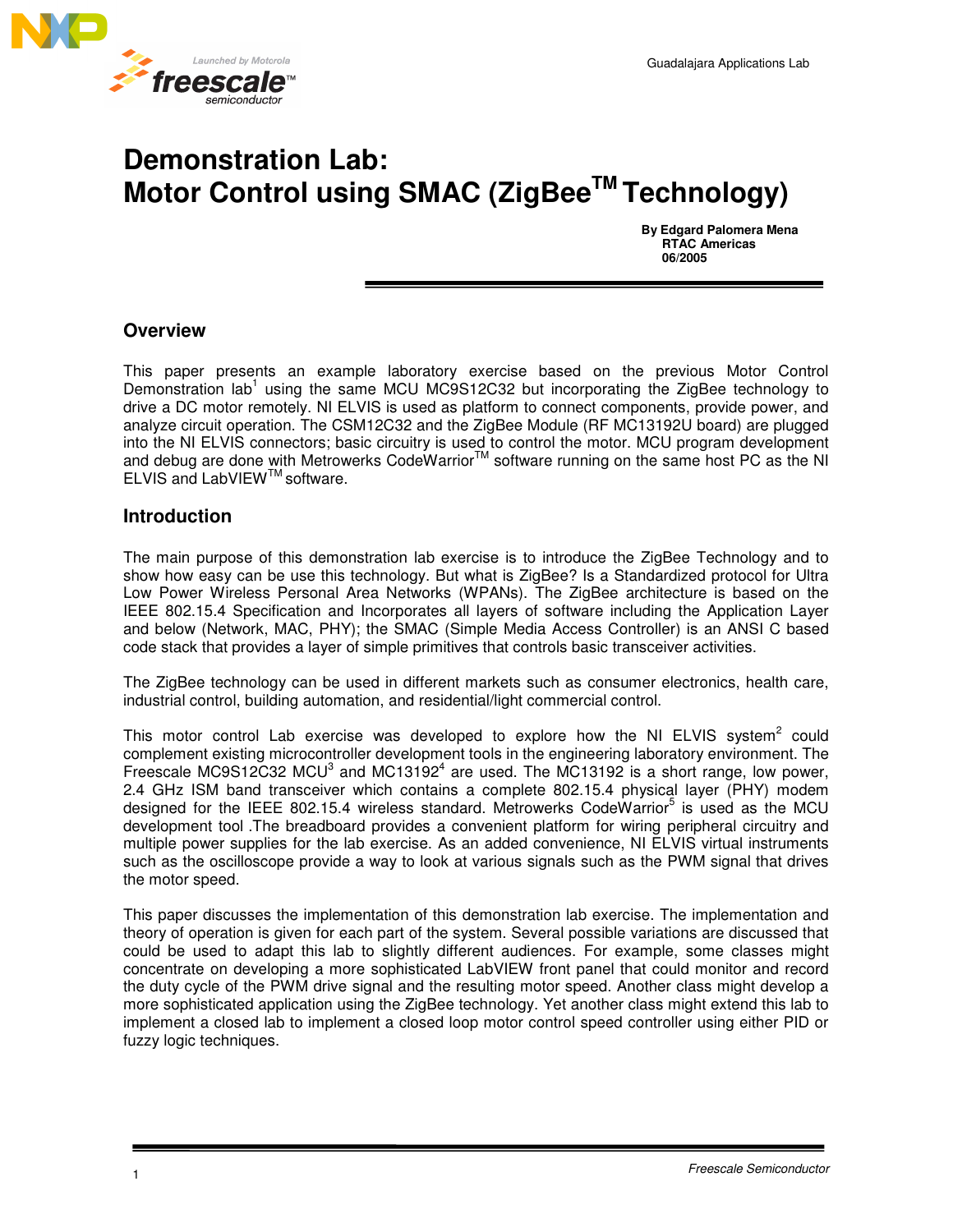



Figure 1. System modules.

## **System Block Diagram**

The system consists of 2 NI ELVIS workstations. Each NI-ELVIS workstation has 1 MCU project board, 1 CSM12C32 module and 1 MC13192U module as shown in Figure 1. One of these workstations uses the MC13192U module as receiver and the other one uses the MC13192U module as transmitter. The receiver workstation sends the data to the host PC through the data acquisition card connected to the NI ELVIS system. The NI ELVIS block includes power supplies, digital I/O, as well as a large breadboard area for experiment circuitry. The MCU block includes an MC9S12C32 16 bit MCU along with a crystal, RS-232 level shifters, and a BDM connector for programming and debugging the application software. CodeWarrior development software supports debugging through a BDM pod connected to a printer port or USB port on the PC. The ZigBee Module includes the low power transceiver MC13192FC and the antenna printed out on the PCB. The dc motor interface block includes the motor, a 2-transistor circuit to translate the 0-5V PWM signal from the MCU into a 0-15V signal to drive the motor. Figure 2 shows the overall block diagram<sup>6</sup> of the system.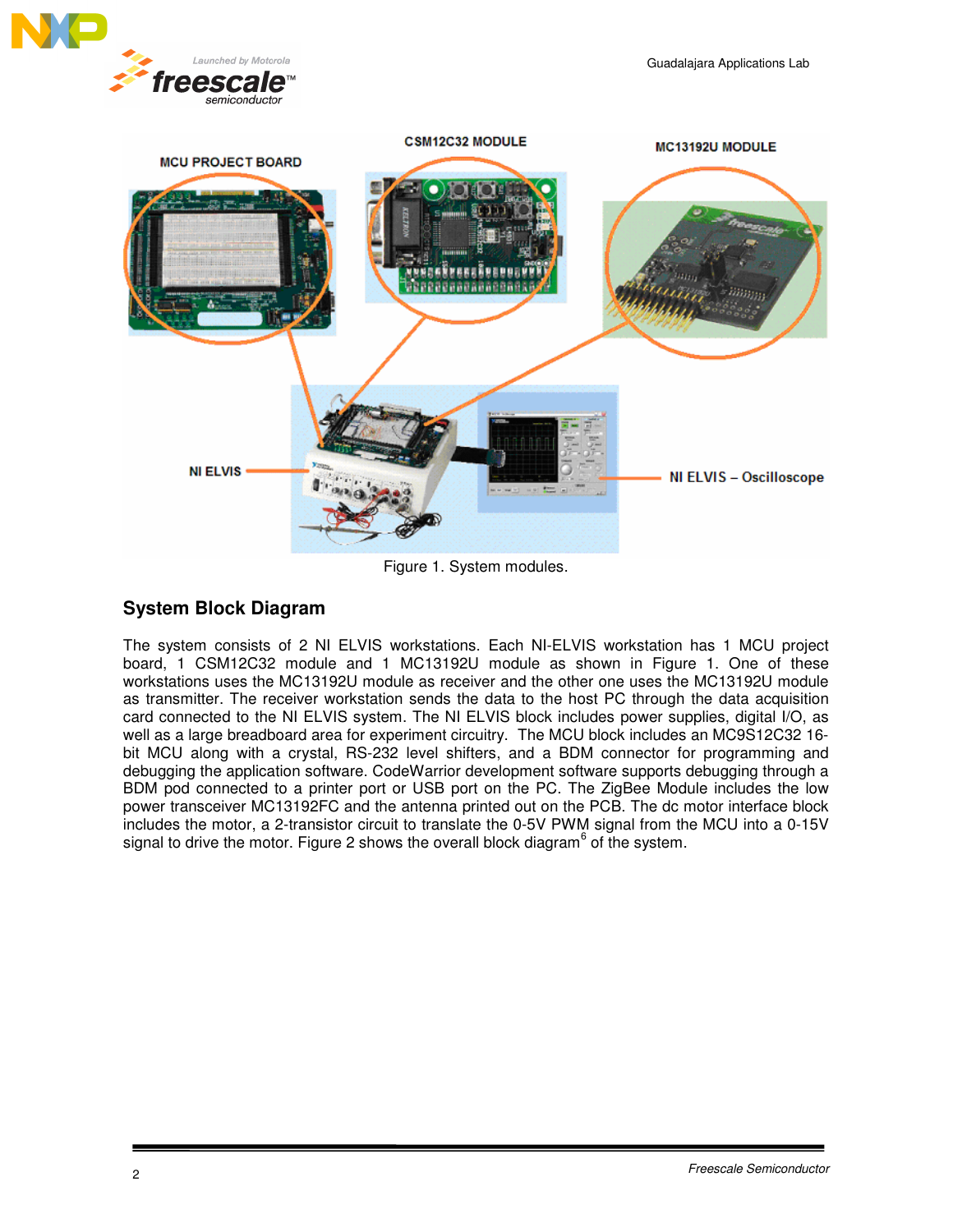Launched by Motorola freescal e



Figure 2. Block Diagram of the Motor Control – ZigBee Demonstration Lab.

## **NI ELVIS – Oscilloscope**

The virtual Oscilloscope is used to display the PWM signal from the MCU. The oscilloscope VI is a virtual instrument that appears as an interactive window on the PC screen with buttons and knobs similar to those found on traditional oscilloscopes. The probes for this oscilloscope can be connected to the BNC connectors on the front of the NI ELVIS workstation, or they can be wires from the CHA+/ and CH B+/- connectors at the upper left corner of the breadboard. The student can make the same kind of measurements with this virtual oscilloscope as they could with a physical oscilloscope, without the need fro a separate piece of test equipment.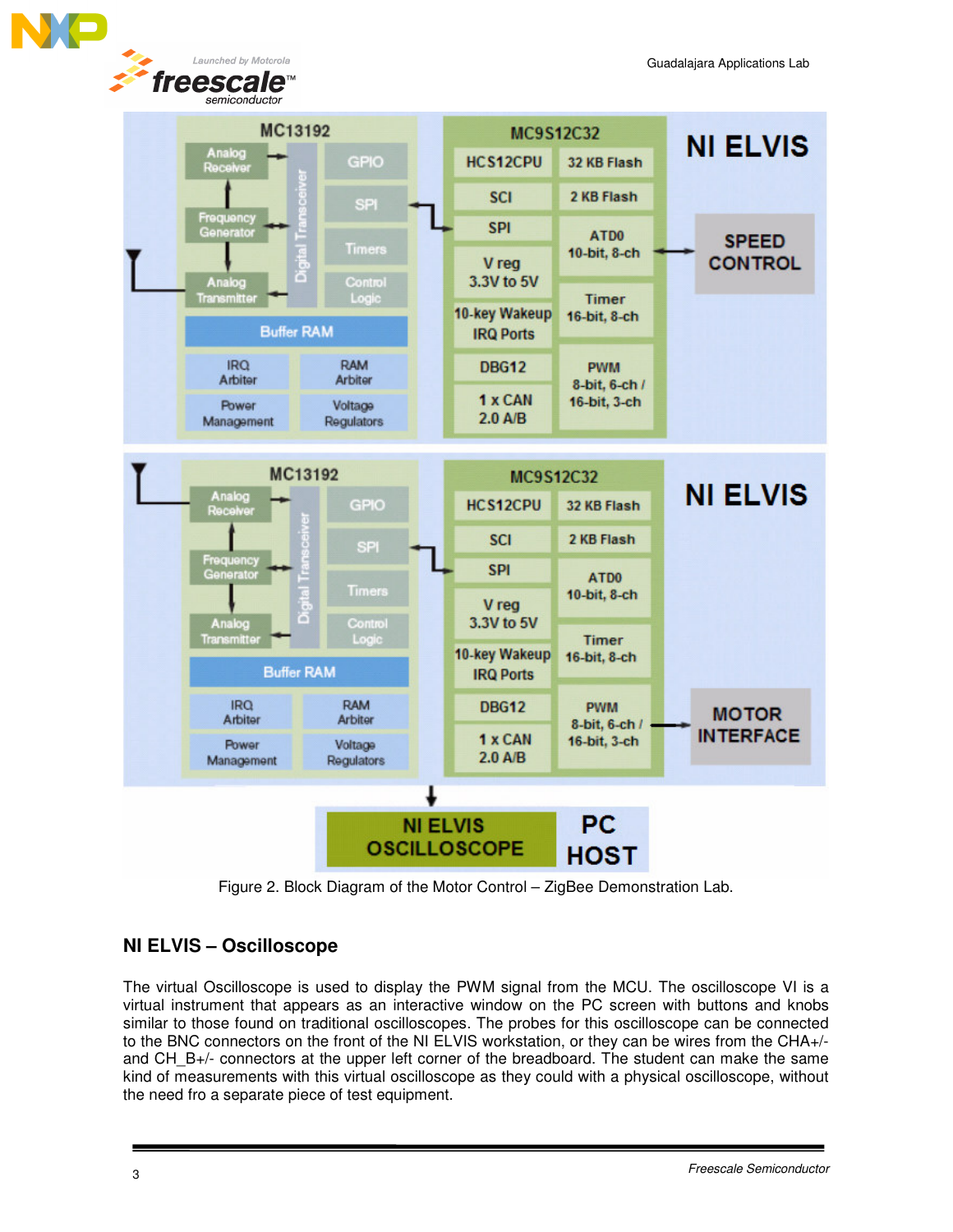

## **MC9S12C32 MCU Block**

The MCU block is a pre-assembled module made by Axiom Manufacturing that includes the MC9S12C32 MCU and a small amount of common support circuitry. Figure 4 shows the pin assignments for the Transmitter MCU block. The transmitter MCU reads the potentiometer's voltage using an Analog to Digital Converter (ADC channel 0) to control the motor speed remotely.



Figure 4. Pin Assignments for the Transmitter MCU Block.

The receiver MCU provides the PWM signal to drive the motor according to the potentiometer reading on the Transmitter MCU board. Figure 5 shows the pin assignments for the Receiver MCU block.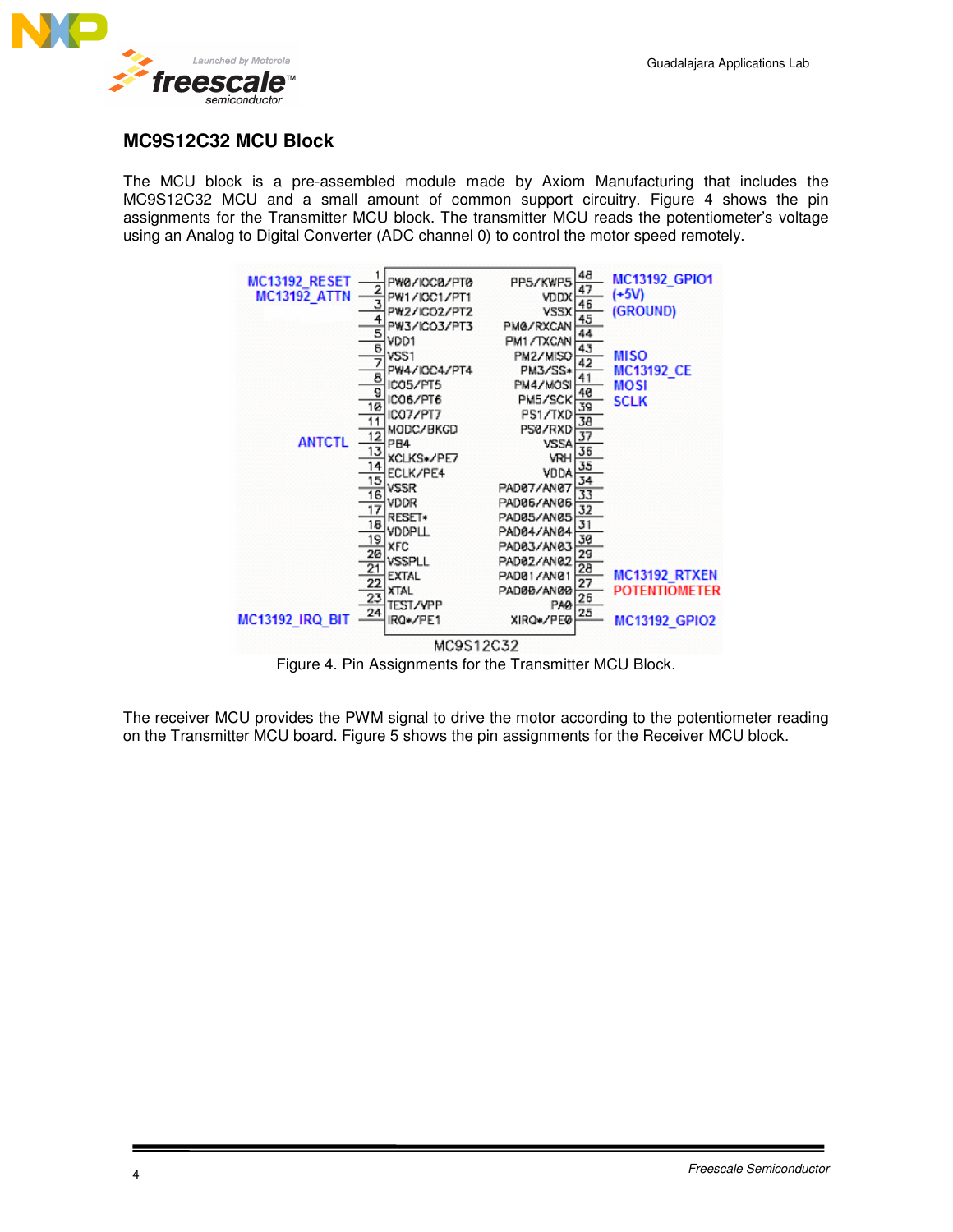



Figure 5. Pin Assignments for the Receiver MCU Block.

The next circuit provides the required current to drive the motor, in other words the main purpose of the circuit is to be a source of current for the dc motor. The next circuitry is going to convert the 0-5V PWM signal coming out from the MCU into a 0-15V PWM signal, which is the signal required to drive the motor. The function of R3 is to be a pull up resistor to ensure that Q2 is going to be off when the switch Q1 is open. And the function of R2 is just to limit the current that comes out from the Q2 base when the switch Q1 is on. As we are switching on and off an inductor (motor) we need to add some diodes called freewheeling diodes in order to avoid the spikes generated by the motor. Figure 6 shows the circuitry used to drive the motor.



Figure 6. DC Motor Interface.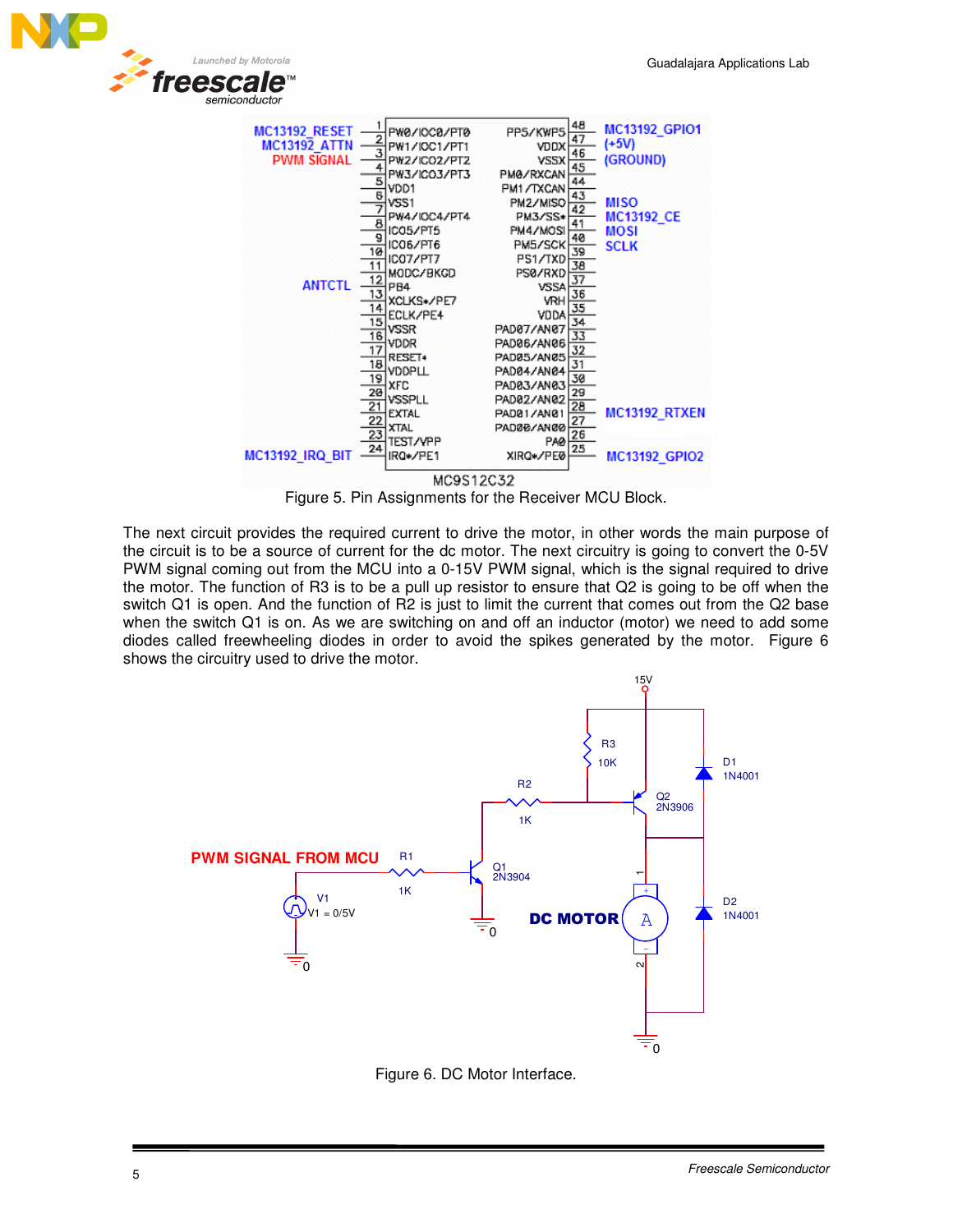

#### *I/O Characteristics*

For this lab exercise, we use an analog (ATD) input to measure the Potentiometer voltage which is used to set the motor speed. The ATD input to the MCU is between 0-5 volts. The potentiometer is located at the lower left corner of the MCU Project Board.

The PWM signal is a digital output pin with the same characteristics as a general purpose digital output. The PWM frequency for this motor control demonstration lab is 3.9 KHz so that the oscilloscope VI could be used to examine the waveform even with a relatively slow DAQ card. In a commercial application, you would probably want to use a PWM frequency of 20 KHz or higher so that you could not hear this frequency at a low motor speeds.

The serial port of the PC uses standard RS232 voltage levels (from  $-X$  volts to  $+X$  volts where X can be from 6 to 15 volts depending upon the particular PC). A level shifter device is included on the MCU block to convert the RS232 levels to the 0-5volt levels that are required at the RxD and TxD pins of the MCU. We have wired the level shifted RxD and TxD pins to the DSUB connector. This would be used if you were using the serial monitor rather than a BDM pod to interface CodeWarrior to the MCU. The serial monitor eliminates the need for a BDM pod, but is not as elegant (unobtrusive) as the BDM pod.

#### *Background Debug Connections*

The ideal way to allow CodeWarrior to access the MCU is through the background debug interface. The MCU module includes a 2x3 square-post header for this purpose. This interface uses a single dedicated pin on the MCU plus ground and optional connections to reset and Vdd. CodeWarrior communicates with a BDM pod through a parallel or USB port on the PC. The BDM pod converts commands from CodeWarrior into a custom serial BDM protocol. Using this interface, CodeWarrior can execute primitive commands to read or write memory locations (even while application programs are running), read or write CPU registers, set breakpoints, or trace single instructions. These primitive commands allow Code Warrior to program the Flash memory and debug user programs.

#### *Serial Monitor Option*

The serial monitor<sup>6</sup> is a small 2 Kbytes program that is programmed into the Flash memory of the MC9S12C32. This program emulates primitive debugging commands similar to those available through the background debug interface. CodeWarrior has the ability to choose either a BDM pod or this serial monitor as the interface to the target MCU.

With the serial monitor, a simple serial cable is used to connect the serial I/O port of the PC to the (level shifted) SCI pins of the target MCU. This eliminates the cost of the BDM pod.

#### *Motor Circuits*

The circuit provided in Figure 6 is used to translate the 0-5 volt PWM signal from the MCU to the 0-15 volt levels required for the motor.

This motor is a basic dc brush motor. This motor could be driven by an analog voltage between 0 and 15 volts, or it can be driven by a PWM signal from the MCU. By adjusting the duty cycle of the PWM signal, you can control motor's speed. The 1N4001 across the motor reduces the amount of noise generated by the motor when it is driven by a PWM signal. If you remove this diode while the motor is running, you should notice the speed drop slightly and the sound will change to be slightly raspier.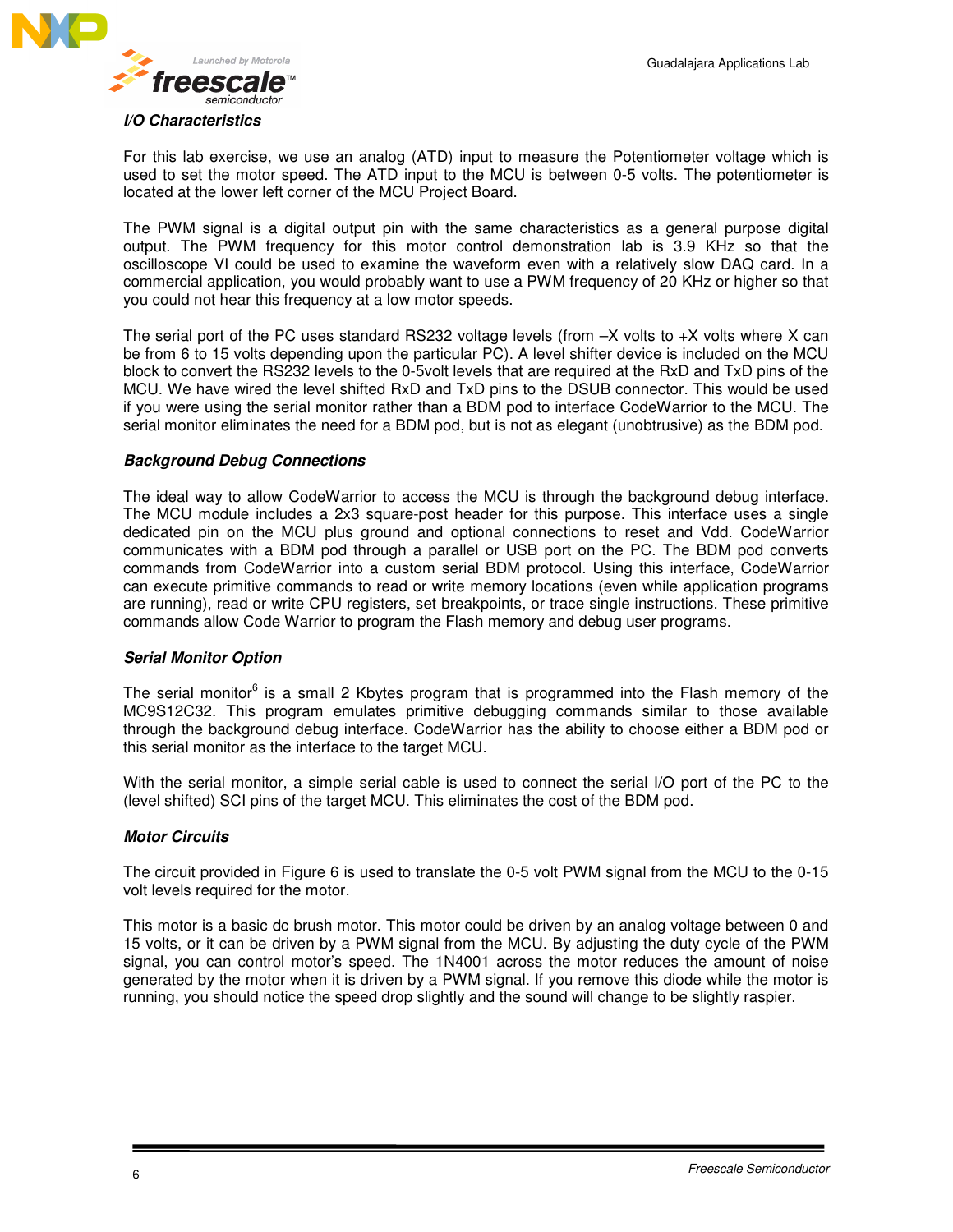

## **MICROCONTROLLER SOFTWARE**

The software for this paper can be downloaded from Freescale Semiconductor web site. For this lab, the software is built using CodeWarrior software stationery. The software stationery provides all the software necessary to access internal microcontroller register space and program memory through software labels. The stationery associates all register and control bit names from the MCU data sheet with the appropriate address and bit position. The stationery provides the foundation for students to write their own embedded programming routines.

To open the demo software, first extract the file labeled NI\_ELVIS\_ZIGBEE\_DEMO.zip to your chosen directory. The extraction will form a directory labeled NI\_ELVIS\_ZIGBEE\_DEMO (ex. C:\NI\_ELVIS\_MCU\_DEMO\), which includes a directory labeled NI\_ELVIS\_ZIGBEE\_DEMO\_C32. The NI\_ELVIS\_ZIGBEE\_DEMO\_C32 project directory is built for the MC9S12C32 MCU Block. To proceed, make sure to have Metrowerks CodeWarrior for HC(S)12 installed on your computer. Within the NI\_ELVIS\_ZIGBEE\_DEMO\_C32 you will find a file labeled NI\_ELVIS\_ZIGBEE\_DEMO\_C32.mcp, which is the Metrowerks CodeWarrior project file for this lab's demo software. Double-click on the file and the demo software will be loaded in the CodeWarrior development environment. Figure 6 shows the lab's demo software open in the CodeWarrior development environment.

| Metrowerks CodeWarrior - [main.c]                                                                                                   | $ \Box$ $\times$                                                                                                                                                                                                                                                                       |
|-------------------------------------------------------------------------------------------------------------------------------------|----------------------------------------------------------------------------------------------------------------------------------------------------------------------------------------------------------------------------------------------------------------------------------------|
| File Edit View Search Project Debug Processor Expert Window Help                                                                    | $  d $ $\times$                                                                                                                                                                                                                                                                        |
| <b>B . 0 % % &amp; &amp; 4 1 8 4 &amp; L</b><br>TA ME                                                                               | 日記                                                                                                                                                                                                                                                                                     |
|                                                                                                                                     |                                                                                                                                                                                                                                                                                        |
|                                                                                                                                     | $\exists \mathbb{Z}[\mathbf{X}]$ $\ \cdot\ $ $\cdot\ $ $\cdot\ $ $\cdot\ $ $\cdot\ $ $\cdot\ $ $\cdot\ $ $\cdot\ $ $\cdot\ $ $\cdot\ $ $\cdot\ $ $\cdot\ $ $\cdot\ $ $\cdot\ $ $\cdot\ $ $\cdot\ $ $\cdot\ $ $\cdot\ $ $\cdot\ $ $\cdot\ $ $\cdot\ $ $\cdot\ $ $\cdot$<br>$\checkmark$ |
| <b>ELVIS ZIGBEE DEMO.mcp</b>                                                                                                        |                                                                                                                                                                                                                                                                                        |
| → 個々多い→<br>唐<br><b>O</b> P&E ICD                                                                                                    | Filename : main.c<br>$**$                                                                                                                                                                                                                                                              |
|                                                                                                                                     | Project : NI ELVIS ZIGBEE DEMO C32<br>**<br>Processor : 56F8014<br>**                                                                                                                                                                                                                  |
| Files   Link Order   Targets                                                                                                        | Version : Driver 01.07<br>**                                                                                                                                                                                                                                                           |
|                                                                                                                                     | Compiler : Metrowerks S12 C Compiler<br>$**$                                                                                                                                                                                                                                           |
| Data <b>0</b><br>$\checkmark$<br>File<br>Code                                                                                       | Date/Time : 09/06/2005. 09:00 a.m.<br>**<br>**<br>Abstract :                                                                                                                                                                                                                           |
| <b>n</b> readme.bt<br>$n/a$ $\cdot$<br>$= -$<br>n/a<br>$16 \cdot \cdot \cdot$<br>388<br>$\Psi \boxminus \bigoplus$ Sources          | Main module.<br>**                                                                                                                                                                                                                                                                     |
| $16 \cdot \cdot \cdot$<br>$\mathbf{v}$<br>main.cl<br>240                                                                            | Here is to be placed user's code.<br>$**$                                                                                                                                                                                                                                              |
| $0 \cdot \cdot \cdot$ $\blacksquare$<br>datapage.c<br>148                                                                           |                                                                                                                                                                                                                                                                                        |
| $n \cdot$<br>application.h<br>$\Omega$<br>$\blacksquare$<br>23 • • 国<br>57<br><b>El Startup Code</b>                                | $/*$ Includes for compiling procedure */                                                                                                                                                                                                                                               |
| $\mathbf{0}$<br>$\mathbf{0}$ $\cdot$<br><b>E-B</b> Pm<br>$\equiv$                                                                   | #include "application.h"                                                                                                                                                                                                                                                               |
| $\Omega$<br>n +<br><b>FI-B Linker Map</b><br>$\equiv$                                                                               | $/*$ SMAC Includes $*/$                                                                                                                                                                                                                                                                |
| 7K<br><b>E</b> Libraries<br>2K • • 国<br>$\Omega$<br>$0 -$<br>$\mathbf{m}$                                                           | #include <hidef.h> /* for EnableInterrupts macro */<br/>#include "device_header.h"</hidef.h>                                                                                                                                                                                           |
| $\blacksquare$ mc9s12c32.h<br>$\Omega$<br>mc9s12c32.c<br>$259$ $\bullet$ $\bullet$ $\blacksquare$                                   |                                                                                                                                                                                                                                                                                        |
| ansisi.lib<br>7846<br>$2012 -$<br>$\equiv$                                                                                          | #include "pub_def.h"<br>#include "pub_def.h"<br>#include "simple_mac.h"<br>#include "mc13192_hw_config.h"                                                                                                                                                                              |
| <b>E-C</b> Debugger Project File<br>$\Omega$<br>$0 +$<br>$\blacksquare$                                                             | #include "mou hw config.h"                                                                                                                                                                                                                                                             |
| $\Omega$<br>$\mathbf{0}$ $\mathbf{0}$<br><b>FI-GI Debugger Cmd Files</b><br>$\equiv$<br>2K<br>$6 \cdot \cdot$ =<br><b>E-GRISMAC</b> | #include "drivers h"                                                                                                                                                                                                                                                                   |
| $0 \cdot \cdot =$<br>Vectors.c<br>130                                                                                               | #include "simple phy.h"                                                                                                                                                                                                                                                                |
| $0 -$<br>device header.h<br>$\Omega$<br>$\mathbf{m}$                                                                                | $/*$ Defines $*/$                                                                                                                                                                                                                                                                      |
| 6 • • M<br>drivers.c<br>717                                                                                                         | #define TRANSMITTER 1<br>/* Set the ZigBee-S12C32 Module as                                                                                                                                                                                                                            |
| ∩ •<br>drivers.h<br>$\Omega$<br>$\blacksquare$<br>$0 \cdot \cdot$ =<br>MC13192 hw config.c<br>106                                   | //#define TRANSMITTER 0<br>/* Set the ZigBee-S12C32 Module as                                                                                                                                                                                                                          |
| n . i<br>MC13192 hw config.h<br>$\Omega$<br>$\blacksquare$                                                                          | /*Global Variables */                                                                                                                                                                                                                                                                  |
| $\Omega$<br>$\mathbf{a}$<br>MC13192_regs.h<br>$\blacksquare$                                                                        | UINT16 x:                                                                                                                                                                                                                                                                              |
| $0 \cdot \cdot =$<br>mcu hw config.c<br>171<br>∩ ∙<br>mcu hw config.h<br>$\Omega$                                                   | UINT8 ATDCh0DataResult:<br>UINT8 PWMCh2DutvCvcle:                                                                                                                                                                                                                                      |
| $\blacksquare$<br>$\Omega$<br>∩ ∙<br>pub def.h<br>$\blacksquare$                                                                    |                                                                                                                                                                                                                                                                                        |
| revision.txt<br>$n/a$ $\cdot$<br>$\blacksquare$<br>n/a                                                                              | /* SMAC Global Variables */                                                                                                                                                                                                                                                            |
| $0 \cdot \cdot \cdot$<br>267<br>simple mac.c                                                                                        | UINT8 app status = $0$ ;<br>UINT8 tx data_buffer[1];<br>$/*$ TX buffer size $*/$                                                                                                                                                                                                       |
| $0 \cdot$<br>simple_mac.h<br>$\mathbf{0}$<br>$\equiv$<br>$0 \cdot \cdot \blacksquare$<br>simple_phy.c<br>1029                       | UINT8 $rx$ data buffer[1];<br>$/*$ RX buffer size */                                                                                                                                                                                                                                   |
| $\overline{\phantom{a}}$<br>simple phy.h<br>n<br>$\blacksquare$                                                                     | /* SMAC structure for TX packets *<br>tx_packet_t tx_packet;<br>rx_packet_t rx_packet;<br>/* SMAC structure for RX packets *                                                                                                                                                           |
|                                                                                                                                     | /* Needed for SMAC, application ca<br>UINT8 rtx mode:                                                                                                                                                                                                                                  |
|                                                                                                                                     |                                                                                                                                                                                                                                                                                        |
|                                                                                                                                     |                                                                                                                                                                                                                                                                                        |
| 42 files<br>10K<br>2K                                                                                                               | Line 19<br>$Col45$   $\vert \cdot \vert$                                                                                                                                                                                                                                               |

Figure 7. Motor Control-ZigBee Project in CodeWarrior.

The software is divided mainly in to parts. The SMAC (Simple Media Access Controller) section and the motor control application part. The SMAC<sup>7</sup> is an ANSI C based code stack available as sample source code, which can be used to develop proprietary RF transceiver applications using the MC1319x integrated circuit. For a better understanding of the SMAC code you can download the SMACRM User's guide from the freescale website.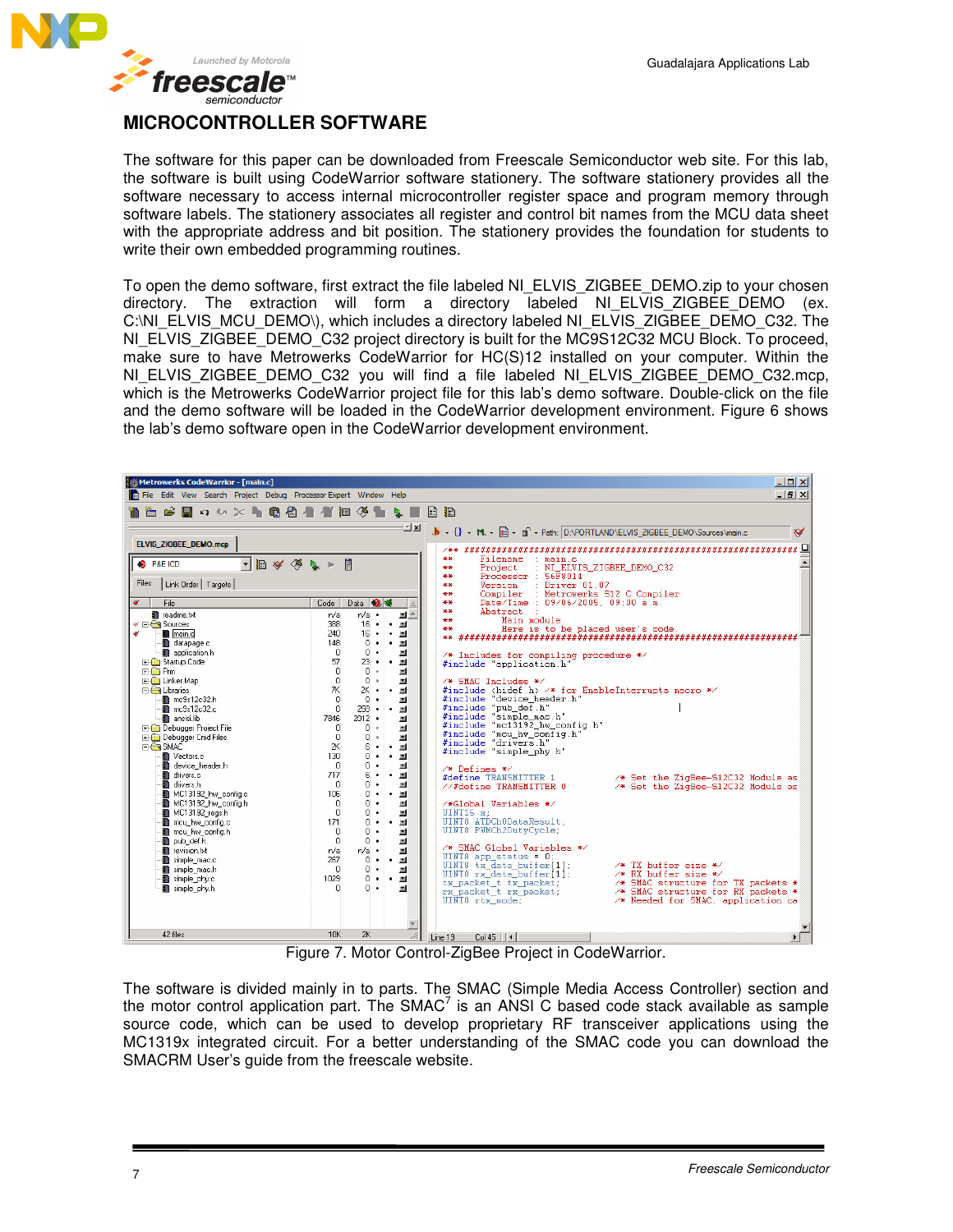

Basically the SMAC section contains the Initialization and Hardware configuration needed to interface the MCS12C32 with the MC13192 transceiver. The communication between the MCU and the transceiver is implemented via the Serial Peripheral Interface (SPI). The hardware interface uses five signals (Reset, RTXEN, ATTN, and IRQ) besides the four required for the SPI module.

The user needs to choose if the software is for the transmitter board or for the receiver board as shown in figure 8.



Figure 8. Transmitter and receiver mode selection.

Figure 9 shows the initialization part. In this section 3 functions are called in order to make the necessary initialization. The function AppInit(); initializes the packet structure as much as for the transmitter packet as for the receiver packet. The function mcu\_init(); makes the proper initialization for the Microcontroller, initializes the SPI, GPIO's etc. The function MC13192 init() Initializes the MC13192 register map.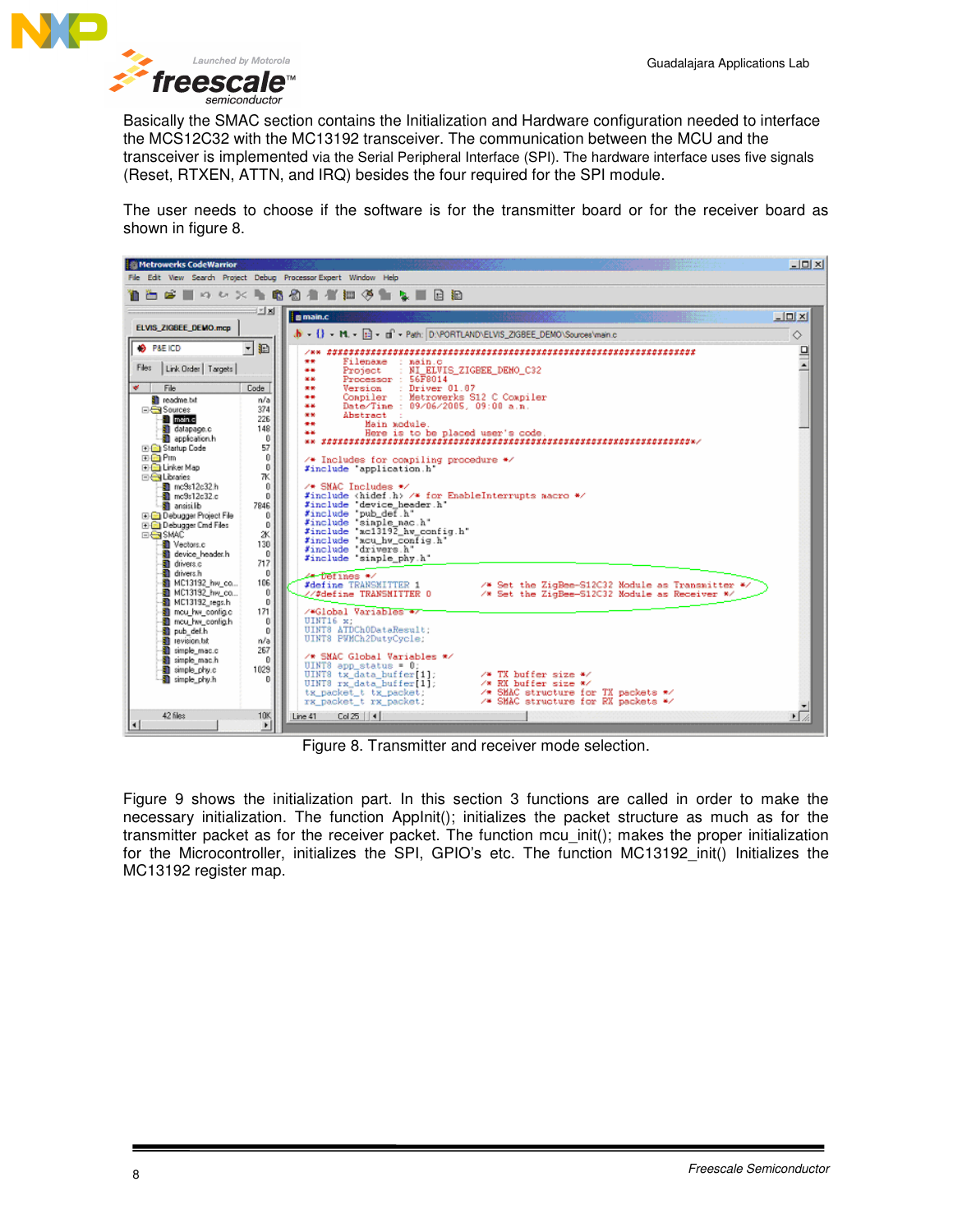

| Metrowerks CodeWarrior                                 |                               |                                                                                                                                            | $\Box$ ol $\times$ |
|--------------------------------------------------------|-------------------------------|--------------------------------------------------------------------------------------------------------------------------------------------|--------------------|
|                                                        |                               | File Edit View Search Project Debug Processor-Expert Window Help                                                                           |                    |
|                                                        |                               | 自由 は ■ り い ※ を 自 引 者 者 如 多 色 な ■ 日 拍                                                                                                       |                    |
|                                                        | 32 X                          | <b>D</b> main.c                                                                                                                            | $  D $ $\times$    |
| <b>ELVIS ZIGBEE DEMO.mcp</b>                           |                               | $\mathbf{b} = \{ \} - \mathbf{M} - \mathbf{H} - \mathbf{H} - \mathbf{d} - \mathbf{r} \}$ Path: DNPORTLAND\ELVIS_ZIGBEE_DEMO\Sources\main.c | $\Diamond$         |
| <b>B</b> P&E ICD                                       | $\overline{\phantom{a}}$<br>Ð |                                                                                                                                            |                    |
| Link Order   Targets  <br>Files                        |                               | /* SMAC Global Variables */<br>UINT8 app status = $0$ :                                                                                    | $\frac{1}{2}$      |
| $\mathcal{C}$                                          | Code                          | UINT8 tx data buffer[1];<br>$\sqrt{*}$ TX buffer size $\sqrt{*}$<br>$\sqrt{\pi}$ RX buffer size $\pi$ /                                    |                    |
| File                                                   |                               | UINT8 rx data_buffer[1];<br>/* SMAC structure for TX packets */                                                                            |                    |
| <sup>St</sup> readme.txt<br><b>⊟ Sources</b>           | n/al<br>374                   | tx_packet_t tx_packet;<br>rx_packet_t rx_packet;<br>/* SMAC structure for RX packets */                                                    |                    |
| <b>Indino</b>                                          | 226                           | UINT8 rtx mode:<br>/* Needed for SMAC, application can read this variable */                                                               |                    |
| datapage.c                                             | 148                           |                                                                                                                                            |                    |
| application.h                                          | Ũ                             |                                                                                                                                            |                    |
| Startup Code                                           | 57                            |                                                                                                                                            |                    |
| 田田 Pm<br><b>E-F-</b> Linker Map                        | $\theta$<br>0                 | #pragma LINK_INFO DERIVATIVE "mc9s12c32"                                                                                                   |                    |
| <b>El-SiLibraries</b>                                  | 7K                            | void main(void){                                                                                                                           |                    |
| 图 mc9s12c32.h                                          | ũ                             | /* put your own code here */                                                                                                               |                    |
| mc9s12c32.c                                            | 0                             |                                                                                                                                            |                    |
| ansisilb                                               | 7846                          | $\sqrt{\ast}$ Initialize the packet $\sqrt{\ast}$<br>AppInit();<br>/* Initialize MCU */<br>mcu init():                                     |                    |
| El-Cit Debugger Project File<br>E-B Debugger Cmd Files | $\alpha$<br>$\mathbf{0}$      | /* Initialize transceiver */<br>NC13192 init();                                                                                            |                    |
| <b>EIGHTSMAC</b>                                       | ZК                            |                                                                                                                                            |                    |
| <b>Ill</b> Vectors.c                                   | 130                           | MLME 88t #613192 clock rate(0) 4 Set initial Cik speed */                                                                                  |                    |
| 图 device header.h                                      | $\theta$                      |                                                                                                                                            |                    |
| an drivers.c                                           | 717                           | To adjust output power call the MLME MC13192 PA output adjust() with:                                                                      |                    |
| <b>R</b> drivers h<br>MC13192 hw co                    | 0<br>106                      |                                                                                                                                            |                    |
| MC13192 hw co                                          | $\theta$                      | <b>MAX POWER</b><br>$(+3$ to $+5dBu$ )<br>NOMINAL POUER (0 dBn)                                                                            |                    |
| 图 MC13192 regs.h                                       | 0                             | <b>MIN POWER</b><br>$^{\circ}$ (-16dBn)                                                                                                    |                    |
| mou hw config.c                                        | 171                           |                                                                                                                                            |                    |
| mou hw config.h                                        | O                             | or sonewhere custom 7 (0-15, 11 (NOMINAL POWER) being Default power)                                                                       |                    |
| pub def.h<br><b>B</b> revision bt                      | 0<br>n/a                      |                                                                                                                                            |                    |
| a simple mac.c                                         | 267                           | MLHE MC13192 PA output adjust (MAX POWER); //Set MAX power setting                                                                         |                    |
| a simple mac.h                                         | $\mathbf{0}$                  | //MINE_MC13192_PA_output_adjust(MIN_POVER); //Set MIN power setting                                                                        |                    |
| a simple phy.c                                         | 1029                          | //HLME MC13192 PA output adjust(NOMINAL POWER): //Set Nominal power setting                                                                |                    |
| simple_phy.h                                           | 0                             | //use_external_clock(); /* switch clock sources from acu to MC1319x CLKO*/                                                                 |                    |
|                                                        |                               | EnableInterrupts:                                                                                                                          |                    |
| 42 files                                               | <b>10K</b>                    | $Col30$ $ 4 $<br>Line 51                                                                                                                   |                    |
|                                                        | $\mathbf{F}$                  |                                                                                                                                            |                    |

#### Figure 9. Initialization Section.

The next code section determines if the ADC or the PWM modules is going to be initialized. If the transmitter mode has been selected by the user, the Analog to Digital Converter module Channel 0 is going to be initialized, and after that is going to call the TXMotor(); which is the transmitter main loop. And if the receiver mode has been selected by the user the Pulse Width Modulation module Channel 2 is going to be initialized, and after that is going to call the RXMotor(); which is the receiver main loop. See Figure 10.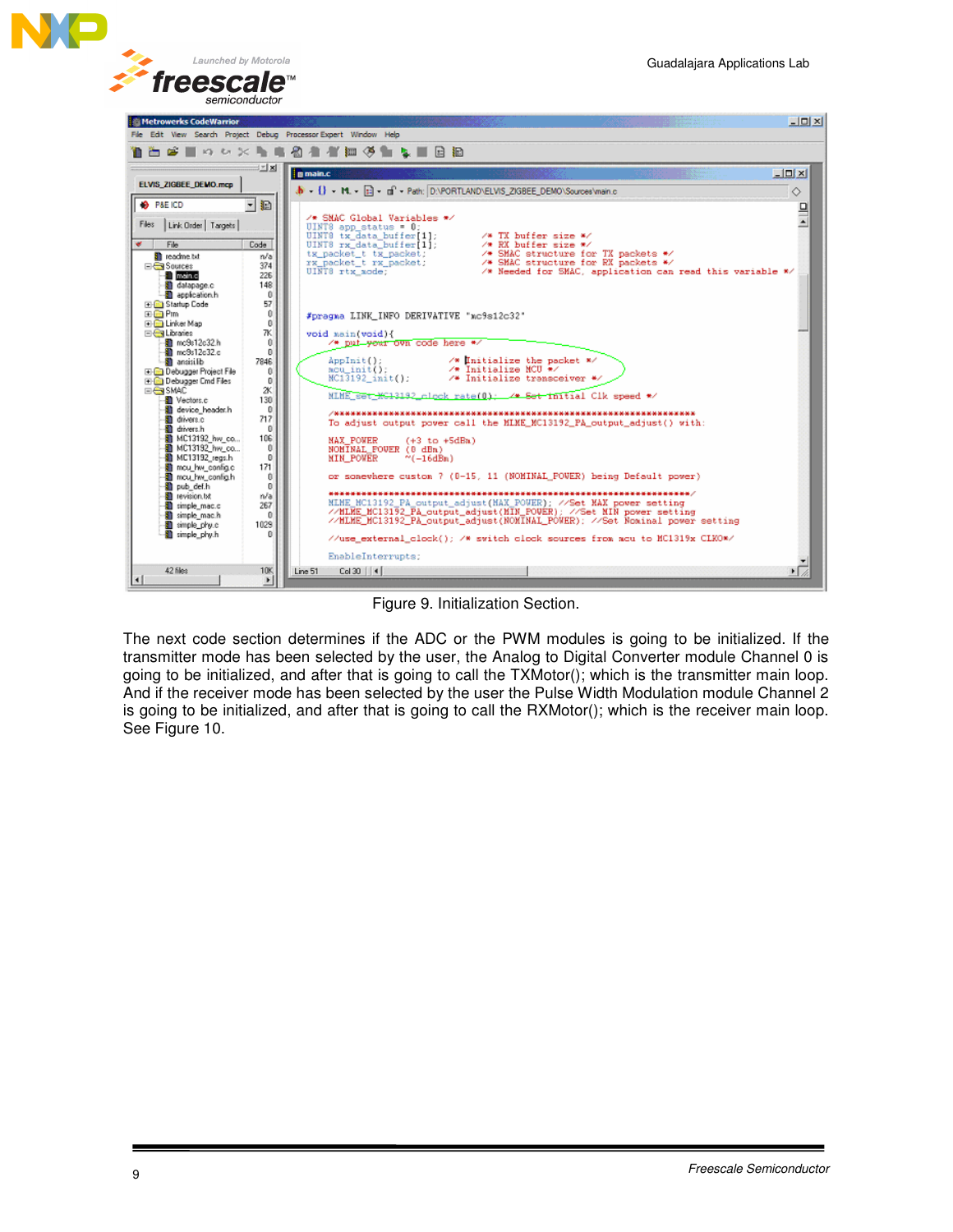



Figure 10. ADC or PWM modules initialization.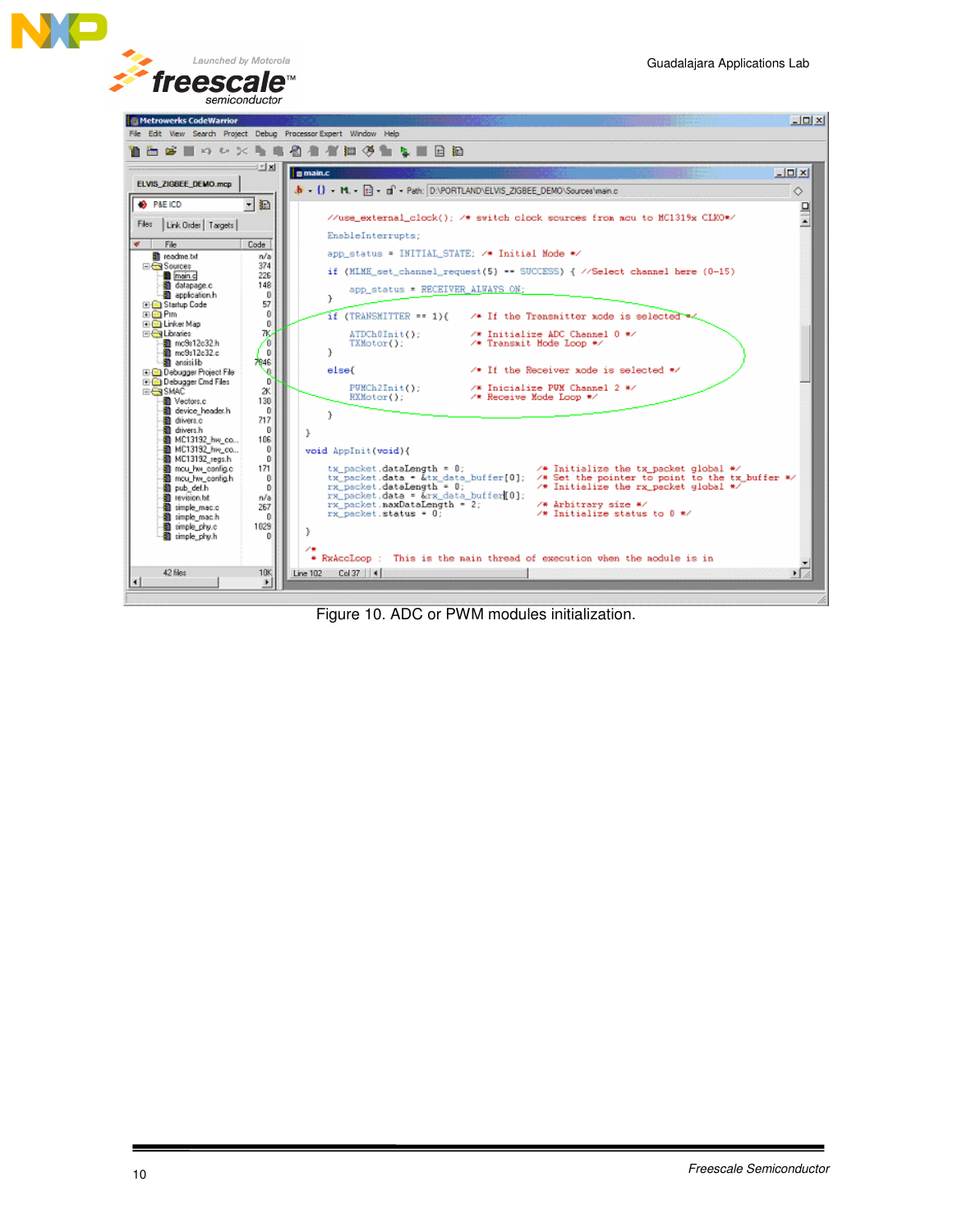

The following code section is going to be executed only if the user selects previously the receiver mode. This section switches the application status to a receiver always on state. The PWM duty cycle register is updated each cycle. See Figure 11.



Figure 11. Receiver main loop.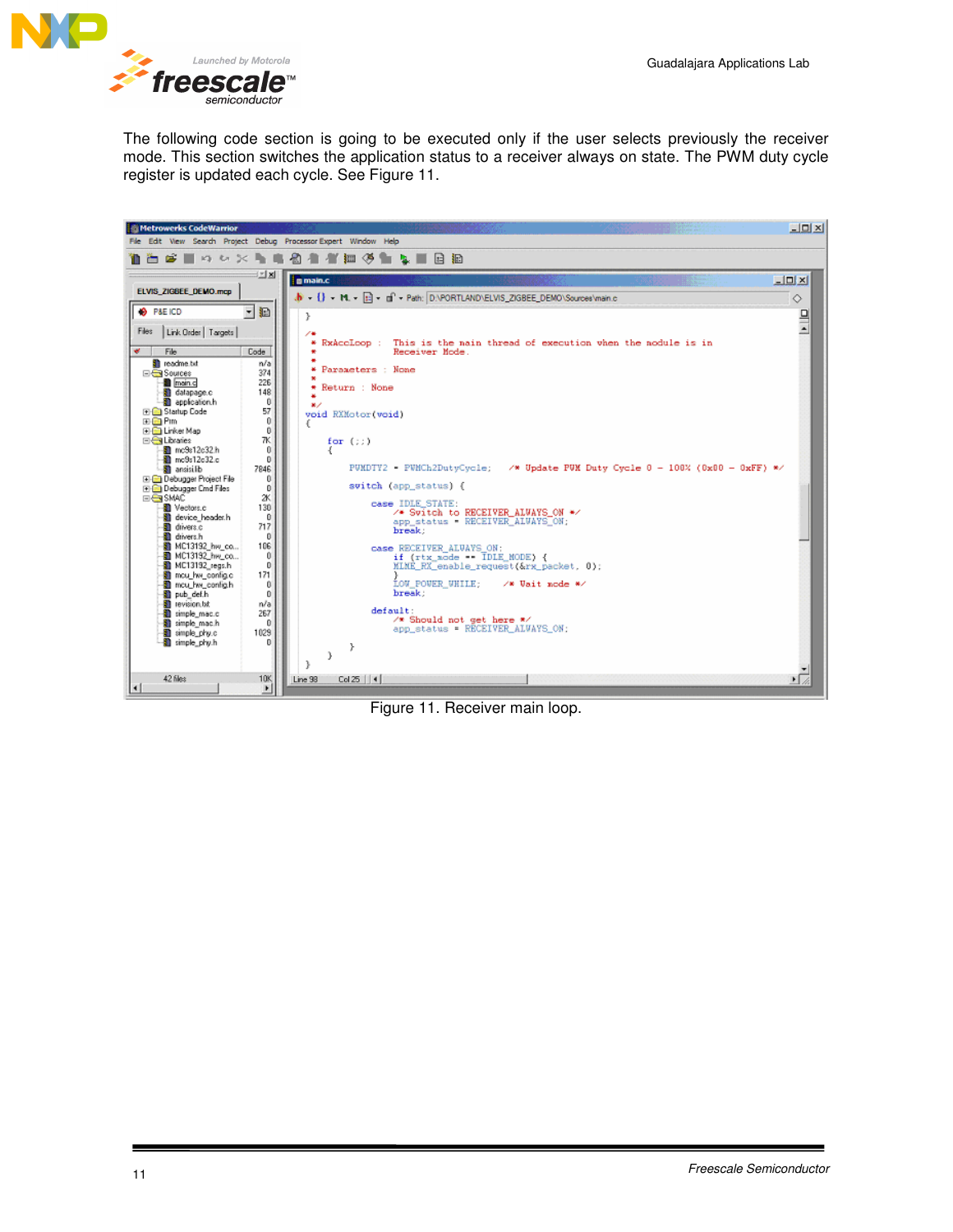

The following section of the code is going to be executed only if the user selects previously the transmitter mode. In this section of the code, the data (ADC reading) loaded into the buffer is sent to the receiver board. See Figure 12.



Figure 12. Transmitter main loop.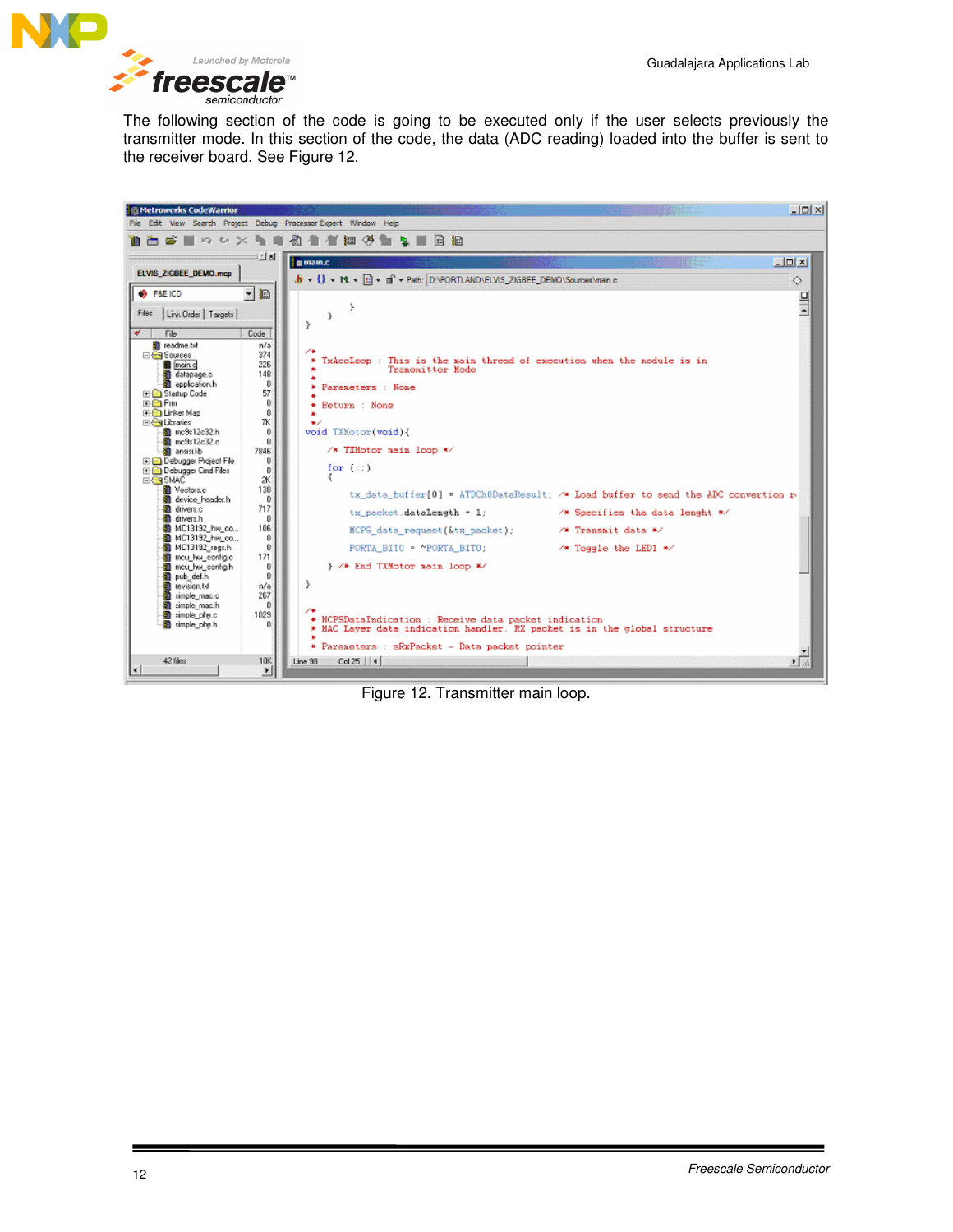

The next function is called every time a data has been received, in this section of the code the data received is read and loaded into the PWMCh2DutyCycle variable; and after that the duty cycle register is updated with this value. See Figure 13.



Figure 13. Receive data indication.